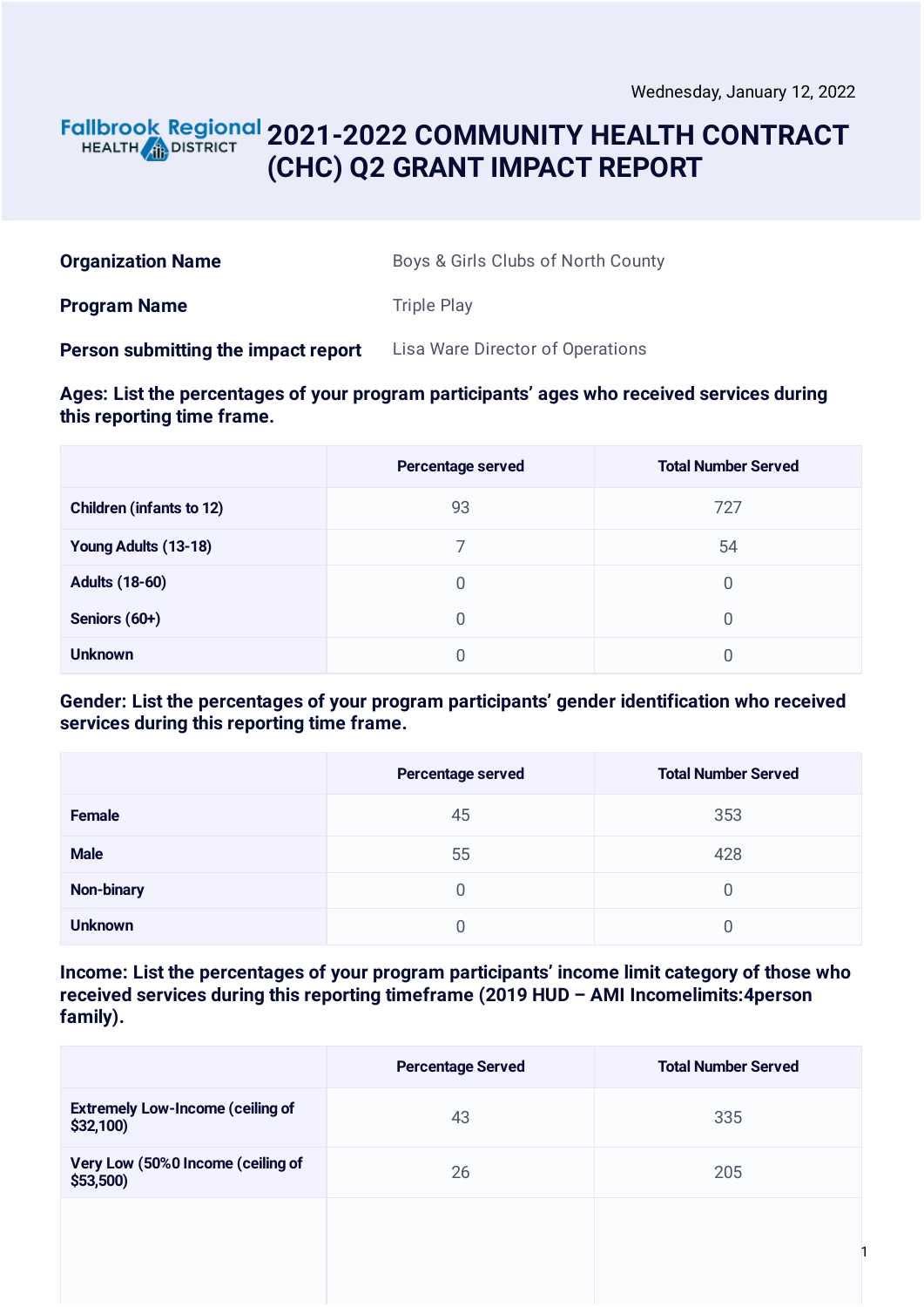|                                           | <b>Percentage Served</b> | <b>Total Number Served</b> |
|-------------------------------------------|--------------------------|----------------------------|
| Low (80%) Income (ceiling of<br>\$85,600) | 20                       | 157                        |
| <b>Higher than listed limits</b>          | 11                       | 95                         |
| <b>Unknown</b>                            | 0                        | 0                          |

**How many District residents directly benefited (participant/client)from this program:** 981

# **GOALS & OBJECTIVES**

#### **Goal 1 & Objectives: From your application, please provide your measurable outcomes for each of your stated objectives.**

To improve the overall health of our youth members specifically working to prevent type 2 diabetes, hypertension, obesity and to improve overall behavioral health. At least one staff per site hired and trained to implement Triple Play activities. Members participate in at least 60 minutes of vigorous physical activity. Provide family nights for members and their families. Every site is staffed and running Triple Play activities. Each day has multiple physical education activities in the rotation and our monthly ADA was Oct- 531 , Nov- 503 , Dec- 500 . Due to the Covid 19 restrictions we could only implement limited family nights because they had to be outside. We did do a family Trunk or Treat celebration in October for our members and families.

**Goal 2 & Objectives: From your application, please provide your measurable outcomes for each of your stated objectives.**

n/a

## **PARTICIPANT SUCCESS STORY**

#### **Participant Success Story:**

#### PJH Jr. Chef program

Ten of our members have spent every Wednesday diligently working on their cooking skills. These members come from all walks of life and work together to create lovely culinary creations for their peers to enjoy. This year, they have made a spaghetti and meatballs dinner with salad and garlic bread, a breakfast feast with pancakes, fried eggs and bacon, and chili cheese dogs with homemade chili. Their culminating event was a three-day-long cookie baking marathon in December. Our members made the cookie dough from scratch, and then took a field trip to our local Health & Wellness Center to bake the cookies in their oven. After that, they creatively frosted the cookies and shared them with their peers during the annual Holiday Party. The cookies were a hit, and they are so excited to be able to utilize our community's kitchen again this semester.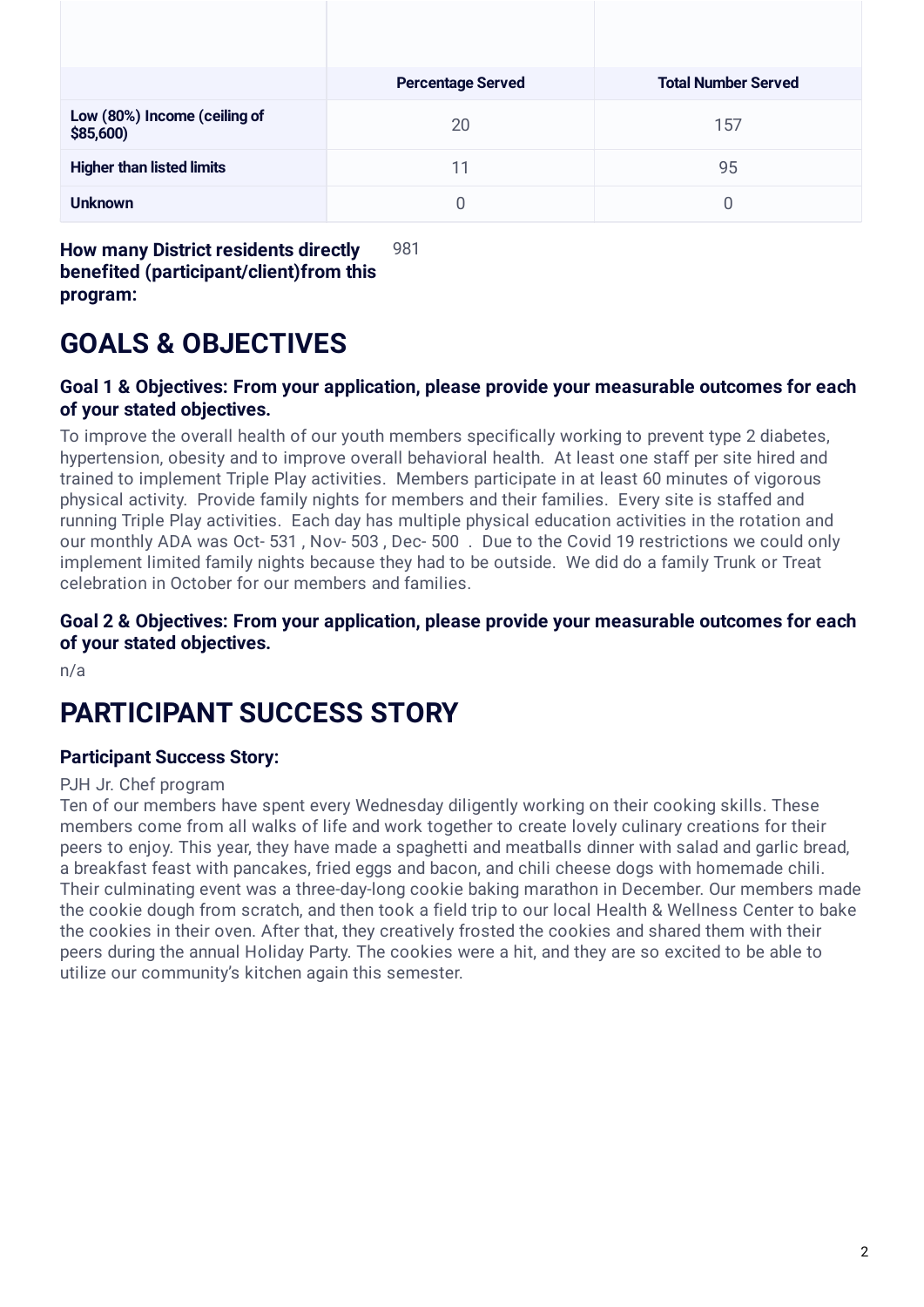### **Participant Success Story:**